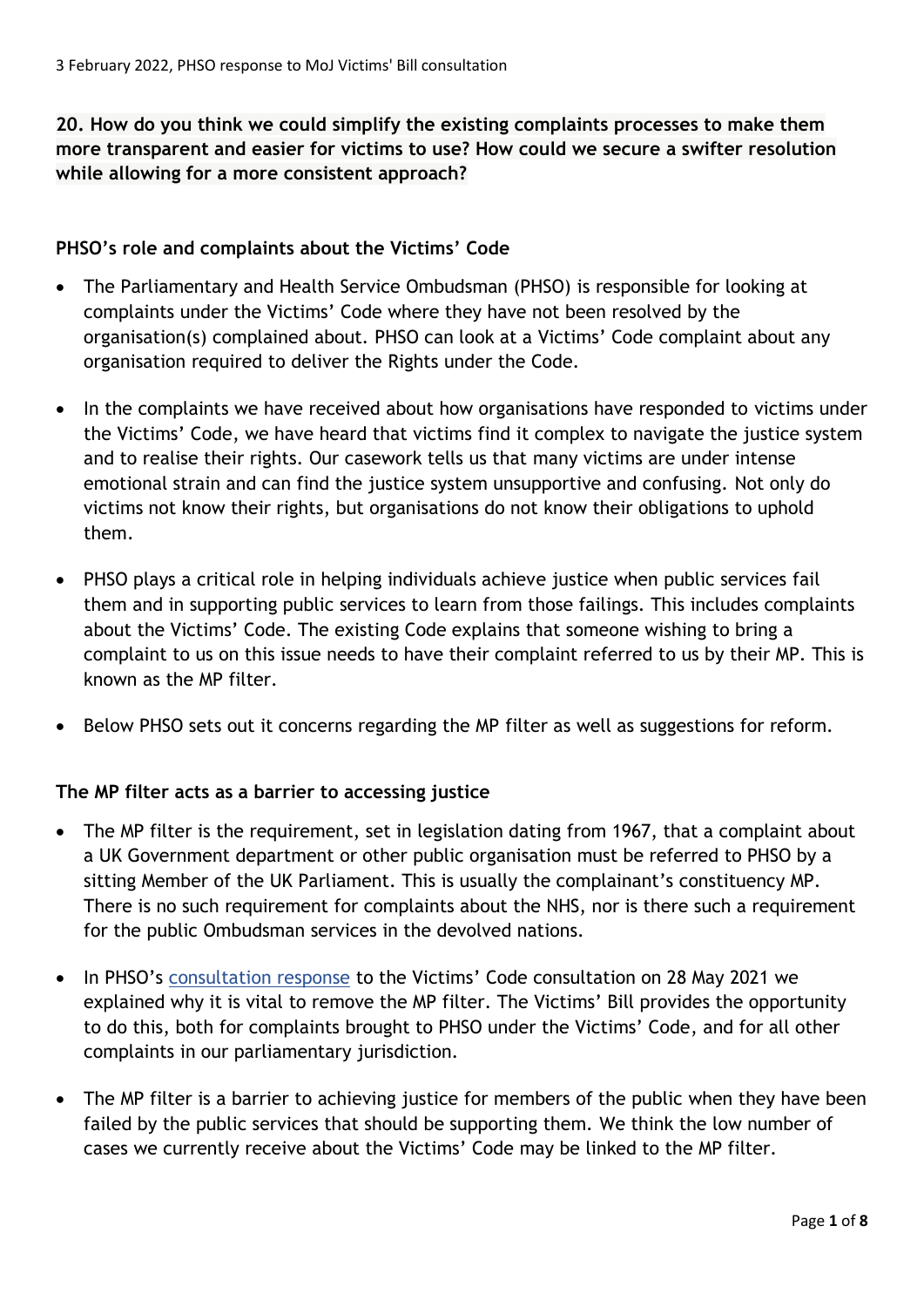- In a well-functioning democracy, there must be accountability when things go wrong in public services. In order for this to happen, the citizen must have free and open access when making a complaint. The Government has made it clear its aspirations to see a public sector that is more receptive to the citizen. The MP filter is directly contradictory to this policy objective.
- Issues with the MP filter for both MPs and members of the public include:
	- o **It creates inconsistency across the four nations of the union**, posing a barrier to justice for those who wish to make a complaint about the UK Government, which is not the case for complaints about devolved administrations.
	- o **It is outdated**. [The Parliamentary Commissioner Act 1967](https://www.legislation.gov.uk/ukpga/1967/13/contents) only intended the MP filter to be a temporary measure.<sup>1</sup> Wider Public Service Ombudsman reforms have been delayed which means the MP filter has remained in place for 55 years.
	- o **It is not easy to navigate**, which is burdensome and confusing for members of the public, who struggle to know where to turn when they want to make a complaint. This is amplified for marginalised communities as well as for victims, who may already be traumatised by both the crime they experienced and the poor response of the public services they wish to complain about.
	- o **It is overly bureaucratic** as it creates another of layer of administrative burden for complainants and MPs offices.
	- o **It causes additional delay** to a complaint journey. This could affect our ability to look at a complaint, as there are [time limits](https://www.ombudsman.org.uk/making-complaint/information-advocates-and-representatives/helping-people-use-our-service/when-did-problem-happen) for making a complaint to us.
	- o **MPs sometimes choose not to refer a complaint**, thereby denying access to PHSO's service. PHSO is best placed to make a decision on what complaints should be looked at by our service.
	- o It can cause **extra work for MPs offices** especially as they are often not clear what their role should be in relation to referring complaints to us, and some have never heard of our service at all.
- There are many reasons why someone may not want to ask an MP to refer a complaint to PHSO. It can be traumatic for victims who want to make a complaint to repeat their experience more than is necessary. For example, a victim of sexual assault may not be comfortable sharing their intimate private experience with their MP. More generally, people who have been let down by official institutions may be fearful or sceptical about approaching their MP. This may be exacerbated among marginalised communities, such as

<sup>&</sup>lt;sup>1</sup> In 1961, the report by Sir John Whyatt, 'The Citizen and the Administration: The Redress of Grievances', which originally proposed the establishment of the Parliamentary Ombudsman, said that "in the beginning" the Parliamentary Commissioner should receive complaints only from Members of the Houses of Lords and Commons, but that at a later stage, when the Commissioner's jurisdiction was "established and well understood", consideration should be given to the public having direct access to the Commissioner.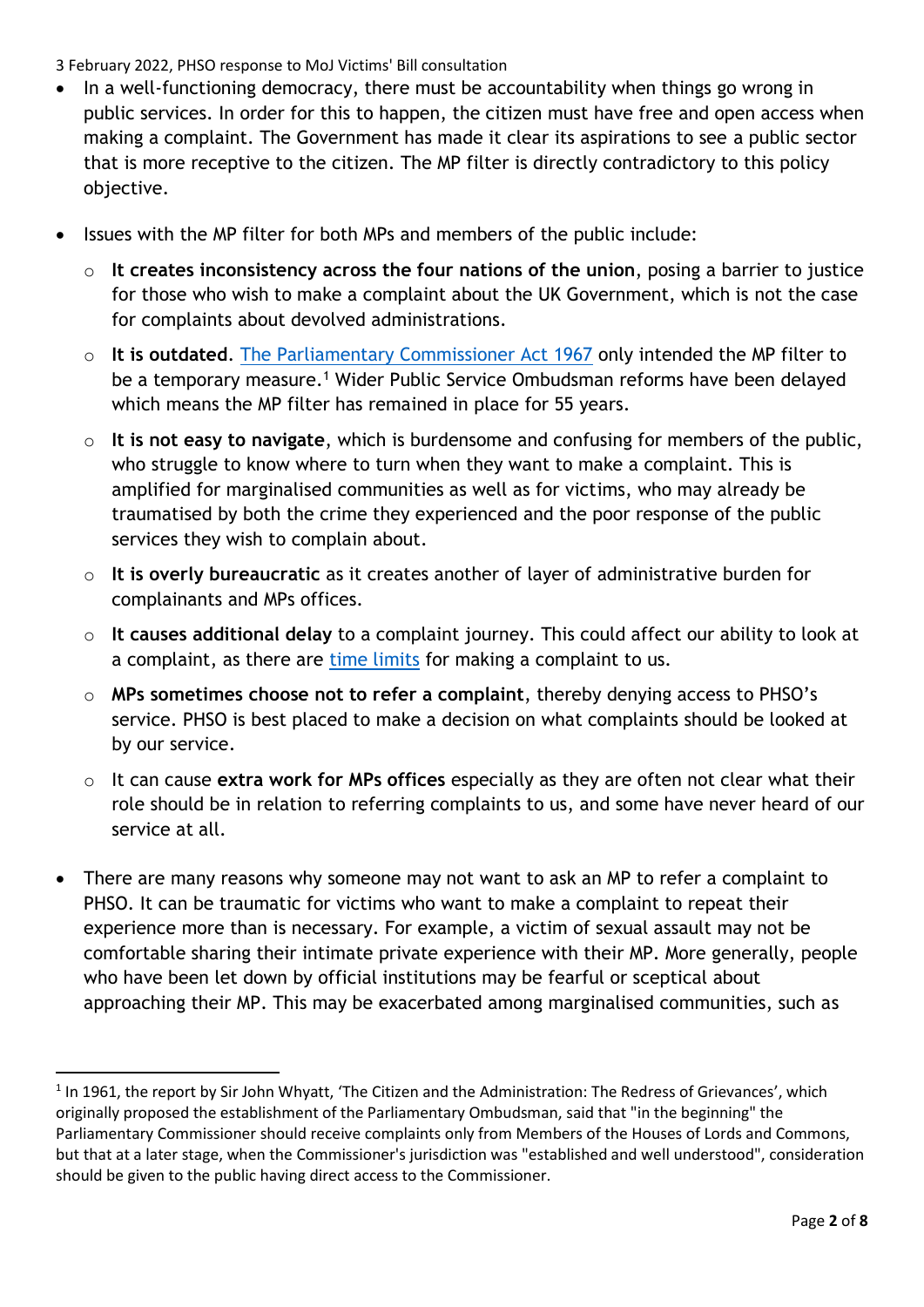- 3 February 2022, PHSO response to MoJ Victims' Bill consultation people from socio-economically deprived backgrounds or people from a Black, Asian or other minority ethnic community.
- As set out in Annex A, MPs can and do refuse to refer constituents' complaints, they may not always respond to complainants' requests to refer complaints or they may choose not to refer a complaint because they disagree with the complainant.
- Correspondence from members of the public has told us of examples where:
	- $\circ$  They do not agree with their MPs conduct or political views, and do not want to approach or be represented by them.
	- $\circ$  Their MP is going on maternity leave and they are not sure where to seek alternative support in referring their complaint.
	- $\circ$  Their MP has not referred their complaint to us, either because they do not think it is suitable for PHSO or because the MP has blocked communication with them due to the volume of their emails.

## **The filter is being removed for other Ombudsman services**

- By retaining the MP filter, England and the UK are now out of line with the other nations of the UK as well as standard practice in the Ombudsman sector internationally.
- For the Housing Ombudsman, the [Draft Building Safety Bill](https://www.gov.uk/government/publications/draft-building-safety-bill) proposes the removal of their mandatory democratic filter to allow direct access to their service and support faster redress. This filter is already less restrictive than the MP filter as complainants can currently bring their complaint directly to the Ombudsman if they wait eight weeks.
- During 2019-20, only 6.9% of the cases entering the Housing Ombudsman's remit were referred by a designated person (MP, local councillor or recognised tenant panel), which is broadly consistent with previous years. In feedback from stakeholders to the Ombudsman, the majority have said the referral process can cause confusion. The eight-week waiting period required before referral was seen as a long time to wait, adding further stress for residents. This evidence indicates how significant a barrier it is for complainants to have to refer their concerns via an MP.

# **Victims Commissioner survey finds victims with poor experience of the Criminal Justice System will not report crimes again**

- A [survey by the Victims](https://victimscommissioner.org.uk/news/2021-victim-survey/)' Commissioner, launched in summer 2020, received 600 responses from victims outlining their experience of the Criminal Justice System. It found that:
	- o over one-third of victims will not report a future crime because of past experience.
	- $\circ$  42% of victims felt like they had not been treated with respect by the police.
	- o 66% of victims said they had to wait too long before their case came to court.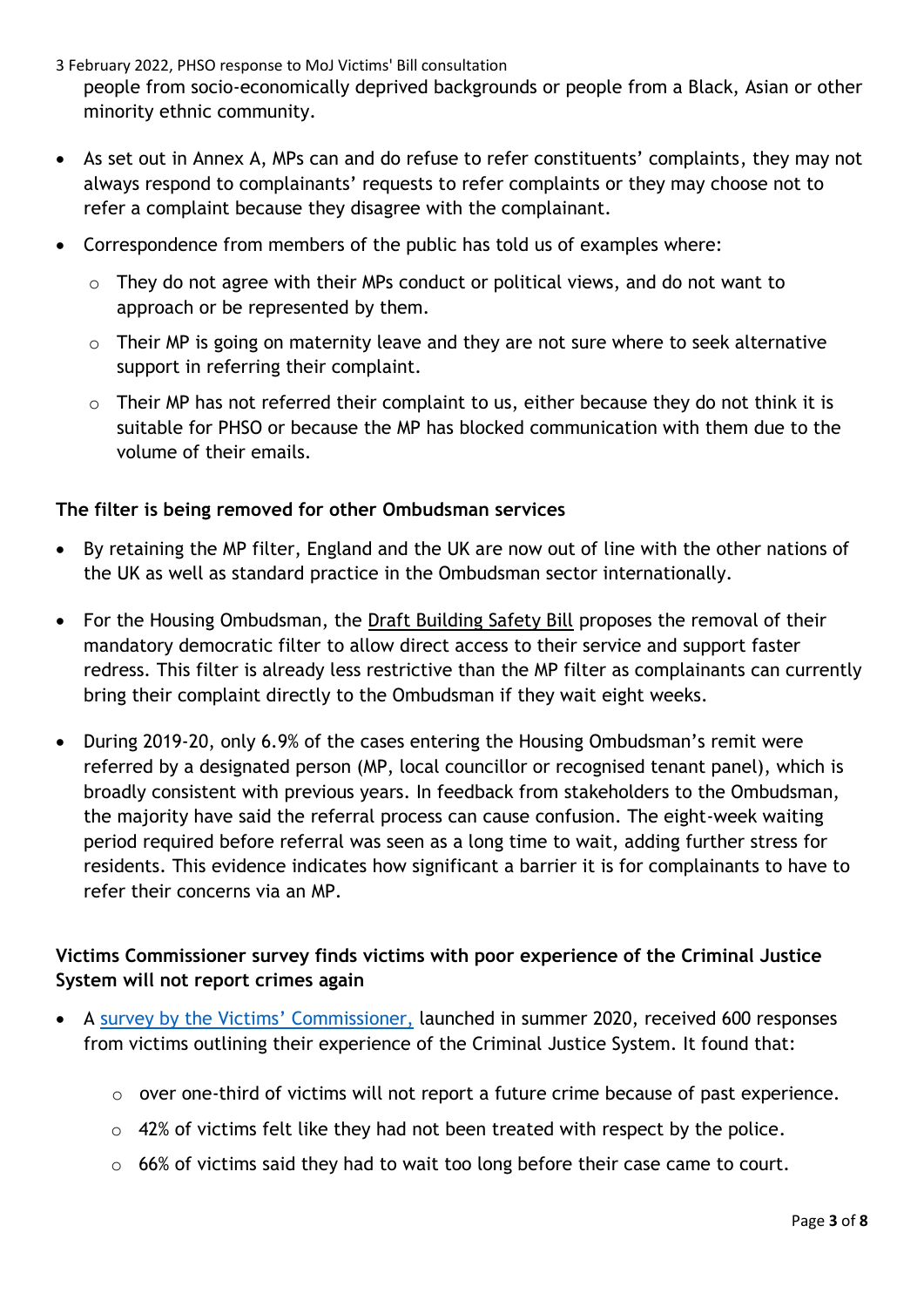• The MP filter creates an additional burden and barrier and is likely to deter victims of crime from seeking further justice after they have already encountered delays and poor treatment.

### **There is support from MPs to remove and reform the MP filter**

- PHSO surveyed a number of MPs at the end of 2021 and received over 100 responses. Results showed:
	- o Only 26% of MPs surveyed were **opposed** to removing the MP filter, with 50% supporting it.
	- $\circ$  One MP who commented in the survey in support of its removal, suggests there is **confusion over what an MP's role is in relation to PHSO**. They said they want to be '*cleared of the chain of escalating complaints'* and that they are '*unclear what an MPs role [is]*' or what value they can add to the process.
	- o 24% of MPs surveyed **said they don't know how they feel** about the removal of the MP filter. This suggests there is a lack of understanding about the options for reforming the MP filter and replacing it with a modern alternative.
	- o 39% of MPs surveyed said they are either **'unfamiliar' or 'neither familiar nor unfamiliar'** with our service which suggests they have never referred a complaint to PHSO. This may help to explain why only 21% of the complaints PHSO received last year were complaints about Government departments and agencies, which have to be referred by an MP.

## **There is Parliamentary and other stakeholder support for the removal of the MP filter**

- The Public Administration Committee wholly supported the removal of the MP filter in Time [for a People's Ombudsman Service](https://publications.parliament.uk/pa/cm201314/cmselect/cmpubadm/655/65502.htm) (1 April 2014):
	- o 'The continuing prohibition of direct access for all complaints is the denial of equal access to administrative justice and is an anachronism which is at odds with the expectations of today's citizens. This defies all logic. It disempowers citizens, obstructs access to their rights, and deters people from making complaints' (Paragraph 55).
	- o 'We recommend that the Government's new legislation to create a simpler and more straightforward Ombudsman service includes provision to abolish the iniquitous prohibition on citizens' direct and open access to the Parliamentary and Health Service Ombudsman (PHSO), known as the "MP filter". This would allow citizens to make a complaint unimpeded to PHSO in respect of all complaints about government departments and public bodies, as is already the case in respect of NHS complaints' (Paragraph 56).
- In its [2019-20 Scrutiny Report,](https://publications.parliament.uk/pa/cm5801/cmselect/cmpubadm/843/84306.htm#footnote-006) the Public Affairs and Constitutional Affairs Committee, repeated (in paragraph 38): 'its predecessor Committee's calls for modernising legislation, which is plainly necessary to improve the effectiveness and value for money of the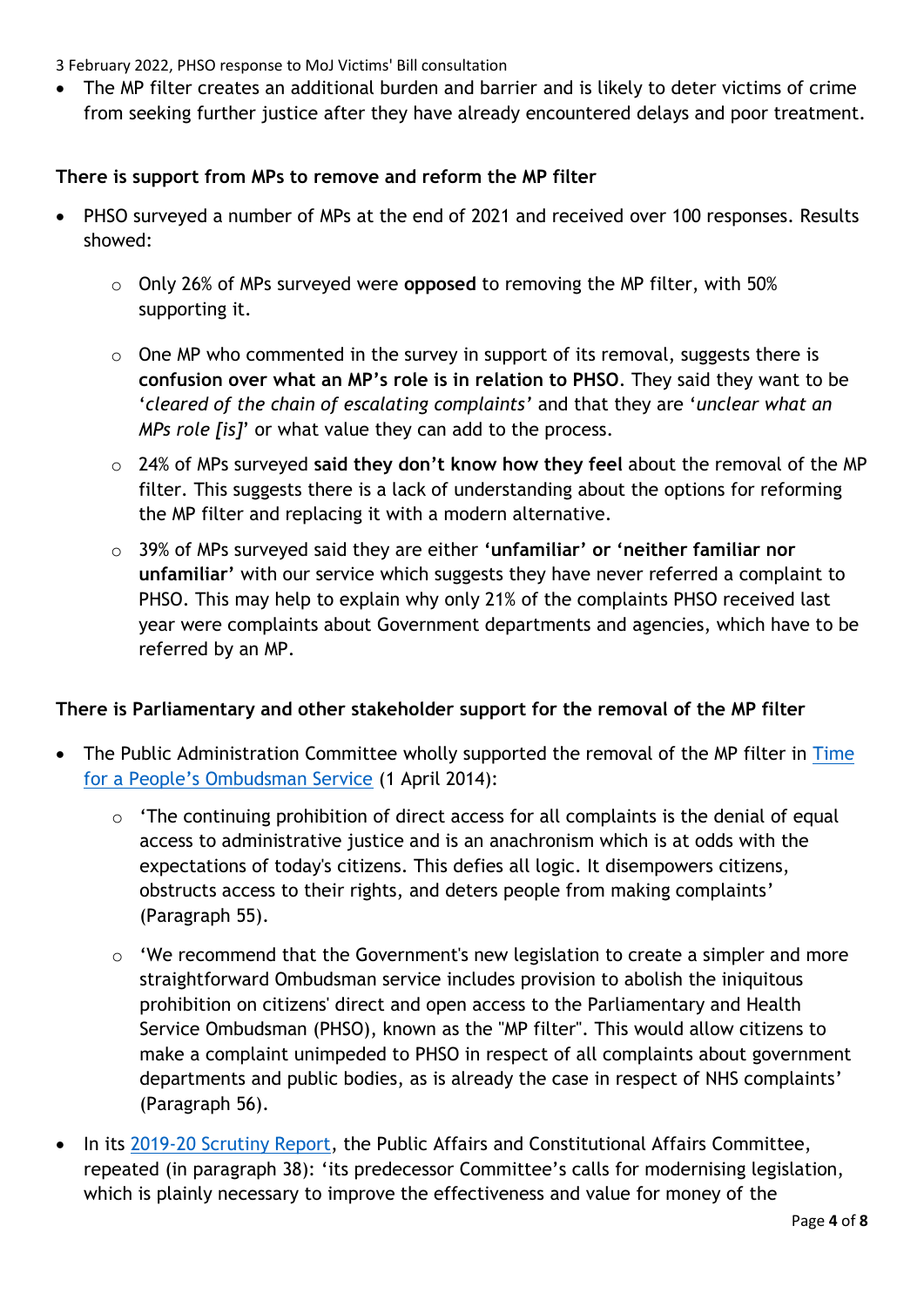Parliamentary and Health Service Ombudsman'. The Report goes on to say (paragraph 39): 'Specific matters that should be considered as part of any reform include […] the MP filter (as part of any change to remove the MP filter, the role of Members in assisting complainants must be secured)'.

- The Institute for Government supports the removal of the MP filter. [In March 2019 they said](https://www.instituteforgovernment.org.uk/blog/now-time-government-empower-ombudsman) the MP filter *'*creates an arbitrary barrier that prevents the Ombudsman from investigating failures, for example the Windrush scandal, unless it is asked to by an MP. Removing the MP filter would shed an arbitrary hurdle that currently limits accountability'.
- The Administrative Justice Council supports the removal of the MP filter. In their [2020-21](https://ajc-justice.co.uk/wp-content/uploads/2021/07/AJC-Annual-Report-2020-21-.pdf)  [annual report](https://ajc-justice.co.uk/wp-content/uploads/2021/07/AJC-Annual-Report-2020-21-.pdf) they said: *'*The MP filter has created a barrier to appellants accessing the PHSO, as it has added an additional tier to the complaints process, resulting in very few complaints [about Windrush]. In addition, with the absence of own initiative powers the PHSO has been unable to investigate systemic maladministration by the Home Office due to a lack of complaints'.

## **What will the removal of the MP filter mean in practice?**

- *It may increase the number of complaints PHSO receives about Government departments and agencies*
	- o Only 21% of the cases PHSO receives are about Government departments and other public bodies (our Parliamentary jurisdiction). We think the MP filter is a contributing factor to this low percentage.
	- o If the volume of cases we receive increases after the MP filter is removed, it is an admission that the current system acts as a barrier to justice and suppresses complaints. It would be inappropriate to support its continuation on that basis. Until the filter is removed, we will not have a true sense of the level of public need.
	- o A larger number of complaints would grant PHSO more opportunities to support Government bodies to improve by learning from the themes and trends identified in the complaints we see. The current comparatively small number suggests that there are poor levels of service which are not being addressed.
	- o If an increase in cases results that cannot be met by PHSO's existing service provision, we will explore the resourcing implications directly with HM Treasury.

# • *MPs could retain their vital democratic link to constituents and support them to bring complaints to PHSO*

 $\circ$  There are ways to remove the MP filter while retaining the option for MPs to play a valuable role in supporting their constituents in bringing a complaint to PHSO. This 'Dual Track' approach would remove the MP filter as a requirement but maintain the option for complainants to refer their complaint via their MP where they wished to do so. This empowers the citizen and reduces the burden on MPs while retaining the option for MP referrals.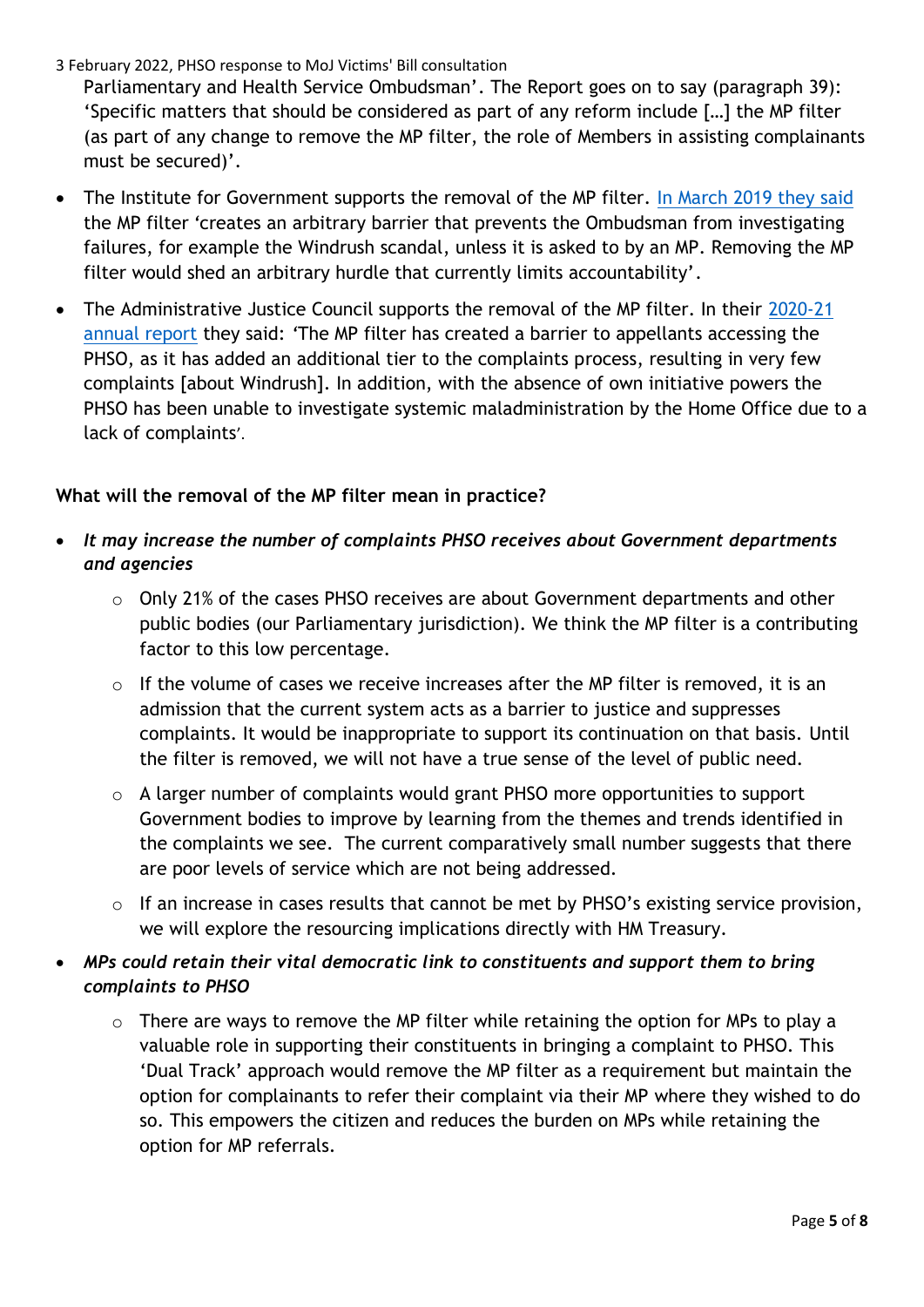o There is no such requirement for complaints about the NHS to be referred to our service by an MP. In 2020/21 we received 18,727 complaints about the NHS and only 134 were referred by an MP, which is the equivalent to 0.72%. This reflects that many members of the public are either not aware of the option or have chosen not to pursue it.

## • *It could help rebalance the pressure on MPs*

- o If complaints about Government departments and public bodies came directly to PHSO, this could reduce the burden on MPs, who are often asked to respond to an extremely large number of requests and queries to their offices. [The volume of](https://www.theguardian.com/politics/2021/sep/05/mps-face-phenomenal-rise-in-constituent-casework-during-pandemic) constituency [casework has increased significantly during the pandemic,](https://www.theguardian.com/politics/2021/sep/05/mps-face-phenomenal-rise-in-constituent-casework-during-pandemic) putting severe pressure on MPs' offices.
- o PHSO operates a thorough triaging process, where staff who are trained to fully understand our remit can make an informed decision on what is appropriate for PHSO to look at. PHSO is best placed to make this decision in an independent and objective manner.
- *It could strengthen democracy across the four nations of the union*
	- o The removal of the MP filter will make the complaints process more democratic, as it could allow for members of the devolved legislatures in Scotland, Wales and Northern Ireland to refer a complaint to us on behalf of a member of the public. This would provide greater equity across the four nations of the union.

# **Removing the MP filter for the Victims' Code alone is not enough**

- Victims do not complain to PHSO about the Victims' Code alone. They complain to us about a number of different issues and bodies, which means that we would not be improving victims' access to justice unless we removed the MP filter for all complaints.
- It is common to receive complaints about more than one body. For example, in a single complaint, somebody could complain about the Crown Prosecution Service's application of the Victim's Code and also complain about HM Courts and Tribunals Service. This means that, if the MP filter were removed only for complaints about the Victims' Code, they would have to refer half of their complaint via their MP, while they could bring the other half to PHSO directly. This would be even more burdensome and confusing for complainants than the current situation. It would be irrational and ineffective to remove the filter in one part of our jurisdiction and not another when our complaints often cover multiple organisations and issues. This would also create an operational anomaly for PHSO.
- Victims may not easily understand their rights and how to access them. They may not understand that their complaint falls under the Victims' Code or that an MP referral would be accordingly no longer necessary. Removing the MP filter only for these complaints may well simply compound confusion and fail to signpost effectively in terms of complainants understanding the pathways available to them. If the MP filter is removed for all complaints, this would provide clarity to both members of the public and MPs and prevent victims from being burdened with navigating the system unnecessarily.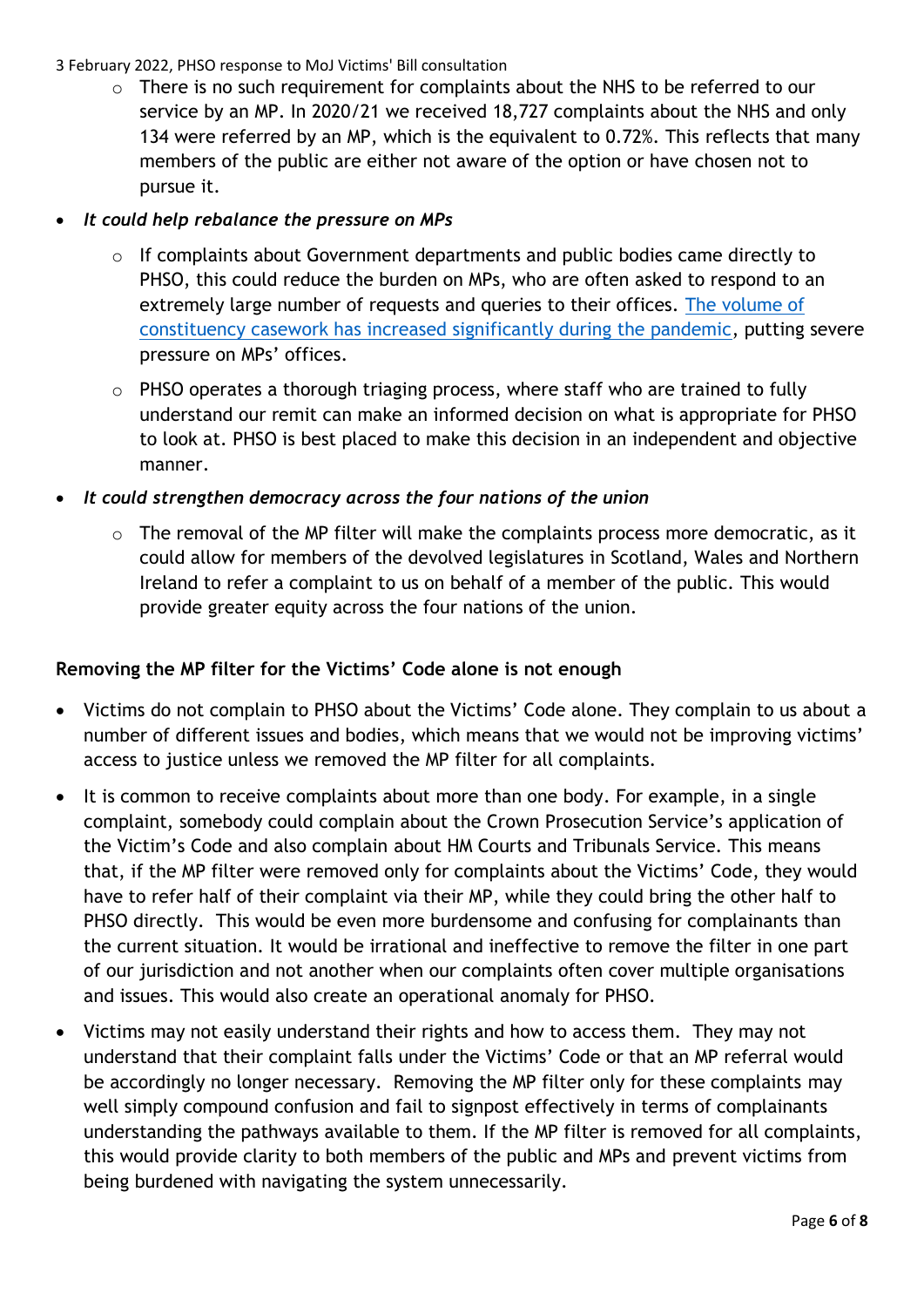# **Annex A – Examples of complaints we have received from victims of crime**

Please note that we cannot name individual organisations or bodies until a case has been closed.

#### **Examples of complaints where there have been issues with MP referrals**

- **Case one** This complaint has been ongoing for the last 12 years (with other bodies) and relates to poor police conduct following the death of the complainant's child. The complainant wants us to look at the police's conduct and the conduct of another body, under the Victims' Code. *The complainant was unhappy with the fact there had to be an MP referral. We advised them we cannot change the provisions currently set out in law.*
- **Case two** This complaint is regarding two bodies under the Victims' Code. The complainant states that they were a victim of a crime that recently went to court, but they were not made aware of the court dates*. The complainant has told us they have tried without success to get a response from their MP in order to bring the complaint to us.*
- **Case three** This complaint is about the police under the Victims' Code– *The complainant told us they are unwilling/unable to present a complaint through MP*.
- **Case four** This complaint is about a body under the Victims' Code. *The complainant stated that their MP would not support them and that they found the system difficult to navigate because they could not read or write.*

#### **Complaints about multiple bodies**

PHSO can receive complaints about a number of different bodies as part of the same complaint.

PHSO can look at a Victims' Code complaint about any organisation required to deliver the Rights under the [Code.](https://assets.publishing.service.gov.uk/government/uploads/system/uploads/attachment_data/file/974376/victims-code-2020.pdf) For example, the complaint may be about:

- o The Crown Prosecution Service
- o HM Courts and Tribunals Service
- o Independent Office for Police Conduct
- o Police and Crime Commissioner
- o A Coroner
- o A local Police force
- o The General Medical Council.

#### **Examples of the complaints we have received from victims of crime**

- **Case five** This complaint relates to someone that was sexually abused and they complain that a body has failed regarding the Victims' Code for multiple reasons.
- **Case six** This complaint relates to someone who has been the victim of sexual assault and they complain that the police failed to provide appropriate services under the Victims' Code.